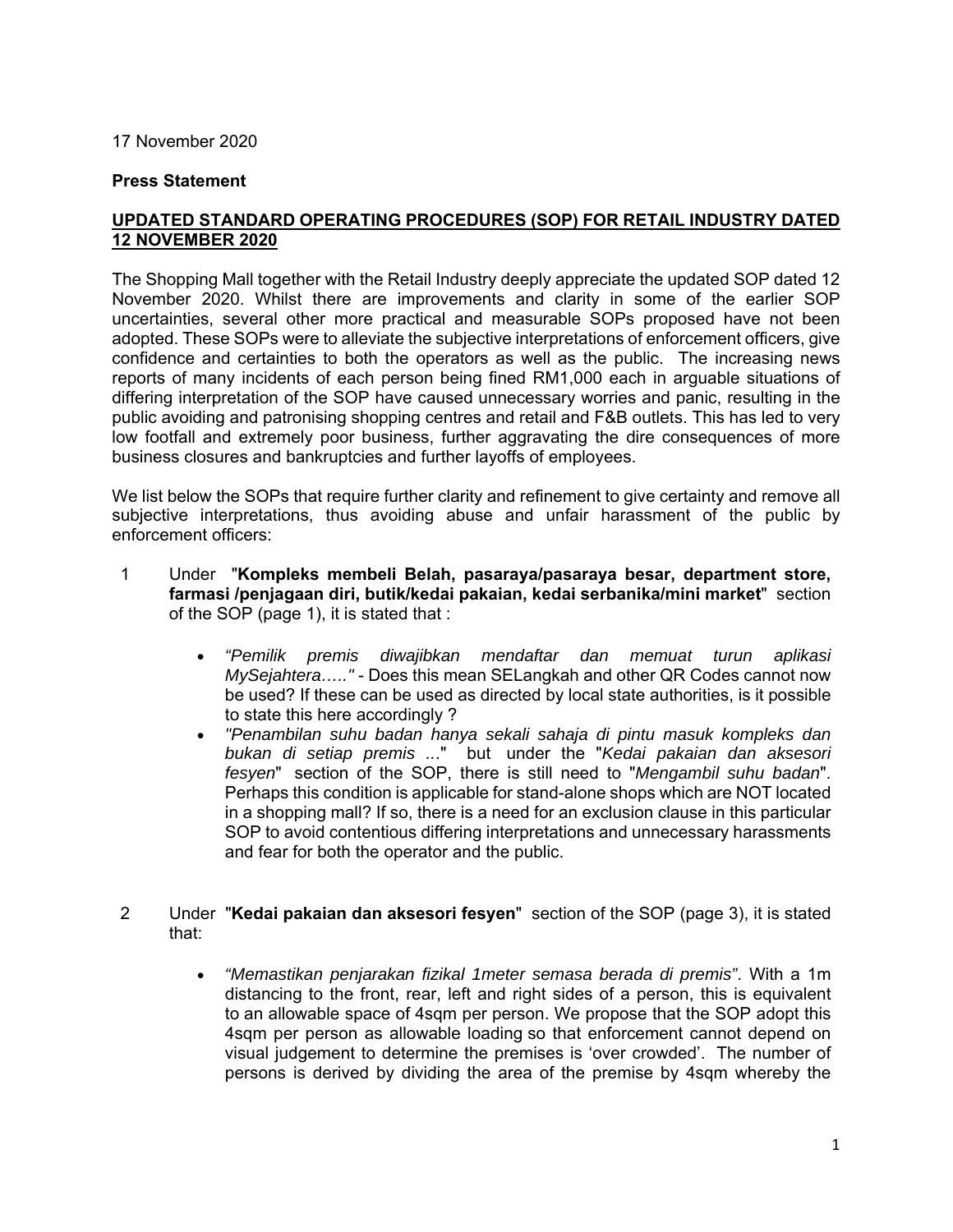number of persons so allowed is to be displayed outside the premise and has to be controlled by the premise operator.

- *Mengambil suhu badan* : As stated earlier, this should only apply to stand-alone shops and not in a shopping mall since the SOP for malls only need temperature to be taken only once at the main entrance. To make this very clear, please add this qualifying requirement on the SOP.
- 3 Under "**Restoran**" section of the SOP (page 4), it is stated that:
	- "*memastikan penjarakan fizikal 1 meter*": We propose that the 1meter social distancing be the only criterion to determine the number of persons allowed on a table instead of a "one size fits all" maximum of 4 persons irrespective of the size of the table. We also propose a single family unit residing at the same address be allowed to sit at one table and not be required to meet the 1m physical distancing criterion on the basis that they are already and always in close contact living in the same house.
	- We propose that the SOP adopt this 4sqm per person as allowable loading so that enforcement cannot depend on visual judgement to determine the premises is 'over crowded'? The number of persons is derived by dividing the area of the premise by 4sqm whereby the number of persons so allowed is to be displayed outside the premise and has to be controlled by the premise operator.
	- Currently there is only subjective judgement of over-crowding and more severe, is that ALL patrons in the "deemed over crowded " premise are each and everyone being fined RM1,000 each. This is most unfair. What if a patron had entered the premise early when there was no crowd, but over time the crowd builds up? Is the patron expected to make the subjective judgement call and leave the premise having not yet finished his meal? and also being not willing to pay the bill for the unfinished meal? It is more logical to use the mathematical formula to determine the loading density (area of premise divided by 4 sqm), display the density at the entrance and the operator's staff at the door who is taking temperature and ensuring registration of QR Code be responsible for the count? The onus is on the operator to prevent over-crowing and in the event this happens, then ONLY the operator of the outlet should be fined and NOT all the innocent patrons.
- 4 All over the world the covid-19 pandemic restrictions have taken into account the family unit as one common unit that have the same risk as they are staying and in contact with each other in the same house. Taking that into consideration, the authorities have developed special accommodation for family units such as family group ticketing for cinemas, theme park visits, family dining in restaurants etc. Our current SOP have several conflicts of intent which is causing much angst and disenfranchising and disintegrating family units . One SOP condition stipulates that at any one time only 2 members of the family /household may go to buy essentials. How do we cater to situations where more than 2 family members have to go to work, attend school (when open), go to dine-in at restaurants? The stress of the pandemic is already putting tremendous pressure and sanity on the family, and activities involving the entire family unit should be encouraged (taking cognizance of the same risk of the family unit having